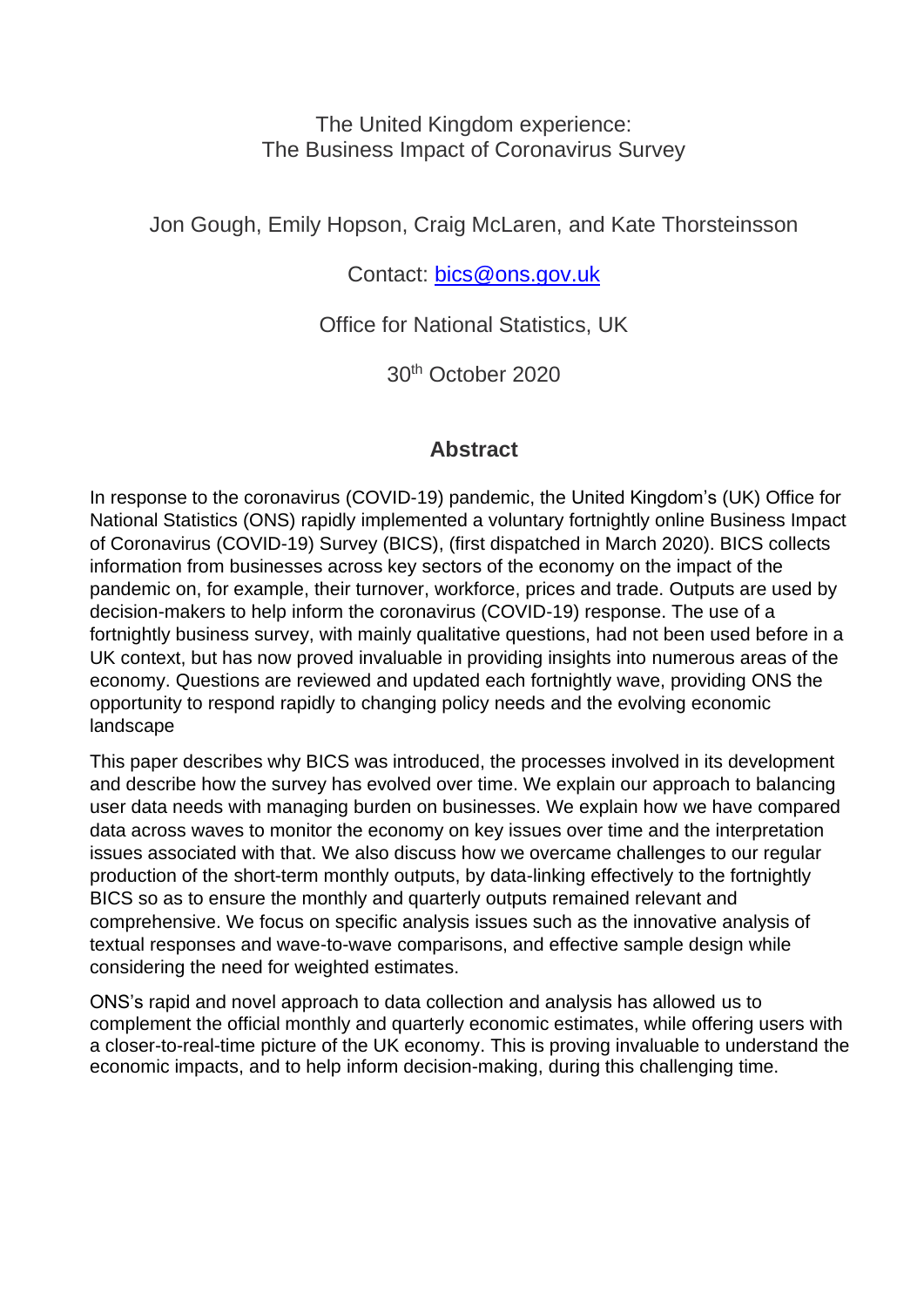# **The Business Impact of Coronavirus Survey**

Leading and coincident indicators have the potential to help policymakers and economists track the impacts in a timelier manner and help provide more insight into how the economy is evolving in response to the coronavirus (COVID-19) pandemic.

Regular monthly and quarterly Office for National Statistics (ONS) business surveys did not provide the relevant information and/or the timeliness in order to monitor and react to the pandemic, so an alternative approach was required.

The Business Impact of Coronavirus (COVID-19) Survey (BICS) was set up rapidly, within two weeks, to collect information about the financial and operational performance of businesses during the coronavirus (COVID-19) pandemic. During a time of great uncertainty, it was essential to provide quick and coherent data on the impact of the pandemic with data being used, in real-time by decision-makers to identify the strategies needed to respond to the impact of the coronavirus (COVID-19) pandemic on the United Kingdom's (UK) economy and society.

BICS is voluntary and responses are mainly qualitative. Final results of each wave of BICS are published in a detailed, fortnightly bulletin: "Coronavirus and the [economic impacts on the](https://www.ons.gov.uk/businessindustryandtrade/business/businessservices/bulletins/coronavirusandtheeconomicimpactsontheuk/4june2020)  [UK"](https://www.ons.gov.uk/businessindustryandtrade/business/businessservices/bulletins/coronavirusandtheeconomicimpactsontheuk/4june2020), accompanied by the underlying dataset. Flash estimates are published every second week of the current wave in the ["Coronavirus and the latest indicators for the UK economy](https://www.ons.gov.uk/peoplepopulationandcommunity/healthandsocialcare/conditionsanddiseases/bulletins/coronavirustheukeconomyandsocietyfasterindicators/4june2020)  [and society"](https://www.ons.gov.uk/peoplepopulationandcommunity/healthandsocialcare/conditionsanddiseases/bulletins/coronavirustheukeconomyandsocietyfasterindicators/4june2020). As of August 2020, the sample size is approximately 24,000 businesses, with a relatively stable response rate of around 25 percent (i.e. around 5,500 to 6,000 businesses). This response rate is good given that the survey is voluntary, there is no active response chasing and businesses are choosing to respond despite perhaps being under other pressures as a result of the pandemic. Detailed information about the outputs and response rates are available in a comprehensive spreadsheet<sup>1</sup>. From wave 17, the sample size will increase to 38,000 businesses each fortnight.

At the time of writing, there have been 15 regular fortnightly waves of BICS, (Wave 1 being dispatched on 21 March 2020) and the survey is ongoing, outputs have been closely monitored to help shape key policymaking decisions. Wave to wave comparisons of the outputs have become crucial in seeing how the economy has changed over time.

<sup>&</sup>lt;sup>1</sup> Detailed BICS dataset, updated fortnightly:

[https://www.ons.gov.uk/economy/economicoutputandproductivity/output/datasets/businessimpactofcovid19survey](https://www.ons.gov.uk/economy/economicoutputandproductivity/output/datasets/businessimpactofcovid19surveybicsresults) [bicsresults](https://www.ons.gov.uk/economy/economicoutputandproductivity/output/datasets/businessimpactofcovid19surveybicsresults)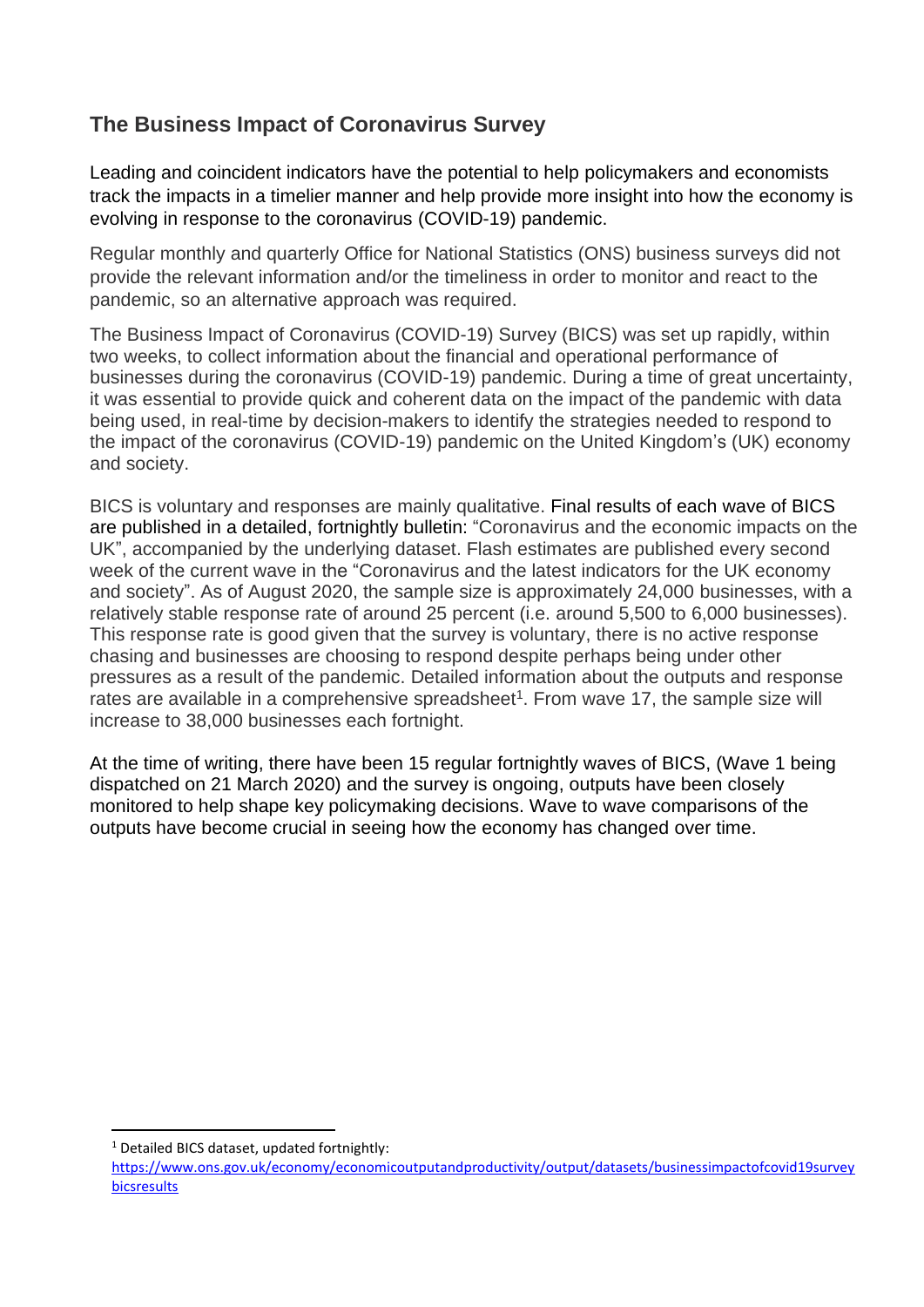# **Capturing data from businesses to meet users diverse needs**

When the coronavirus (COVID-19) pandemic reached the UK, many businesses had to temporarily close or make changes to their working practices, such as switching from office to homeworking. While this brought obvious disruption to businesses, there were also risks to ONS's methods used to produce robust statistics. With businesses closed, ONS business surveys may not be completed either for logistical reasons (some are paper surveys sent in the post to the office address), or due to the strain the pandemic was putting on businesses, where survey completion may, understandably, take lower priority.

Given that many of ONS's economic outputs rely on business survey data, ONS needed solutions that would ensure economic outputs could still be produced on time and to sufficient quality. One such solution was BICS, initially conceived to meet ONS's needs to help support production of the standard suite of statistics, the driver rapidly changed as the evolving economic implications became clearer.

The earliest iterations of BICS focused on financial performance during the pandemic (such as the impact on turnover, prices and trade) compared to 'normal' circumstances, and operational performance relating to the workforce (for example, whether workforce size had increased or decreased, and what percentage of staff were working remotely off sick with coronavirus, or self-isolating). Questions covered actual performance (last two weeks) and expected performance (next two weeks).

New questions were added and refined over time, with the flexibility of the approach enabling dynamic changes to be introduced each iteration of the survey. When the UK government announced the introduction of various schemes and initiatives designed to support businesses and the workforce, questions were developed to capture uptake and issues at the UK level, as well as uptake for each country within the UK. As the pandemic continued, questions were added to help understand business's financial resilience such as how long their cash reserves would last and what their risk of insolvency was. Other topics covered included the impact to online sales, UK logistical and export and import challenges, footfall, regional impacts and safety measures to name a few. Some question sets are in every wave, others rotate in and out or alternatively, are 'one-off snapshots', asked just once. Taking this approach helps manage the burden placed on businesses. The question bank of all the BICS questions for each wave is publicly available<sup>2</sup>.

With only a two-week window each wave to agree content, design questions and build and test the survey before it goes live, we have adapted our standard questionnaire design process. We cannot follow the typical best design practices, such as feasibility research and cognitive/usability testing, not only due to time constraints but also because it would cause additional load on businesses to contact them for research purposes during the pandemic. Instead, questions go through a rapid iterative draft and review process by questionnaire design experts and content writers, working in collaboration with the user to ensure the questions meet requirements. Part of this review process involves ensuring the question is not too complicated for businesses to complete. The success of BICS lies, in part, to keeping

<sup>2</sup> Question bank of BICS questions over the different waves:

[https://www.ons.gov.uk/peoplepopulationandcommunity/healthandsocialcare/conditionsanddiseases/articles/busin](https://www.ons.gov.uk/peoplepopulationandcommunity/healthandsocialcare/conditionsanddiseases/articles/businessimpactofcovid19surveyquestions/previousReleases) [essimpactofcovid19surveyquestions/previousReleases](https://www.ons.gov.uk/peoplepopulationandcommunity/healthandsocialcare/conditionsanddiseases/articles/businessimpactofcovid19surveyquestions/previousReleases)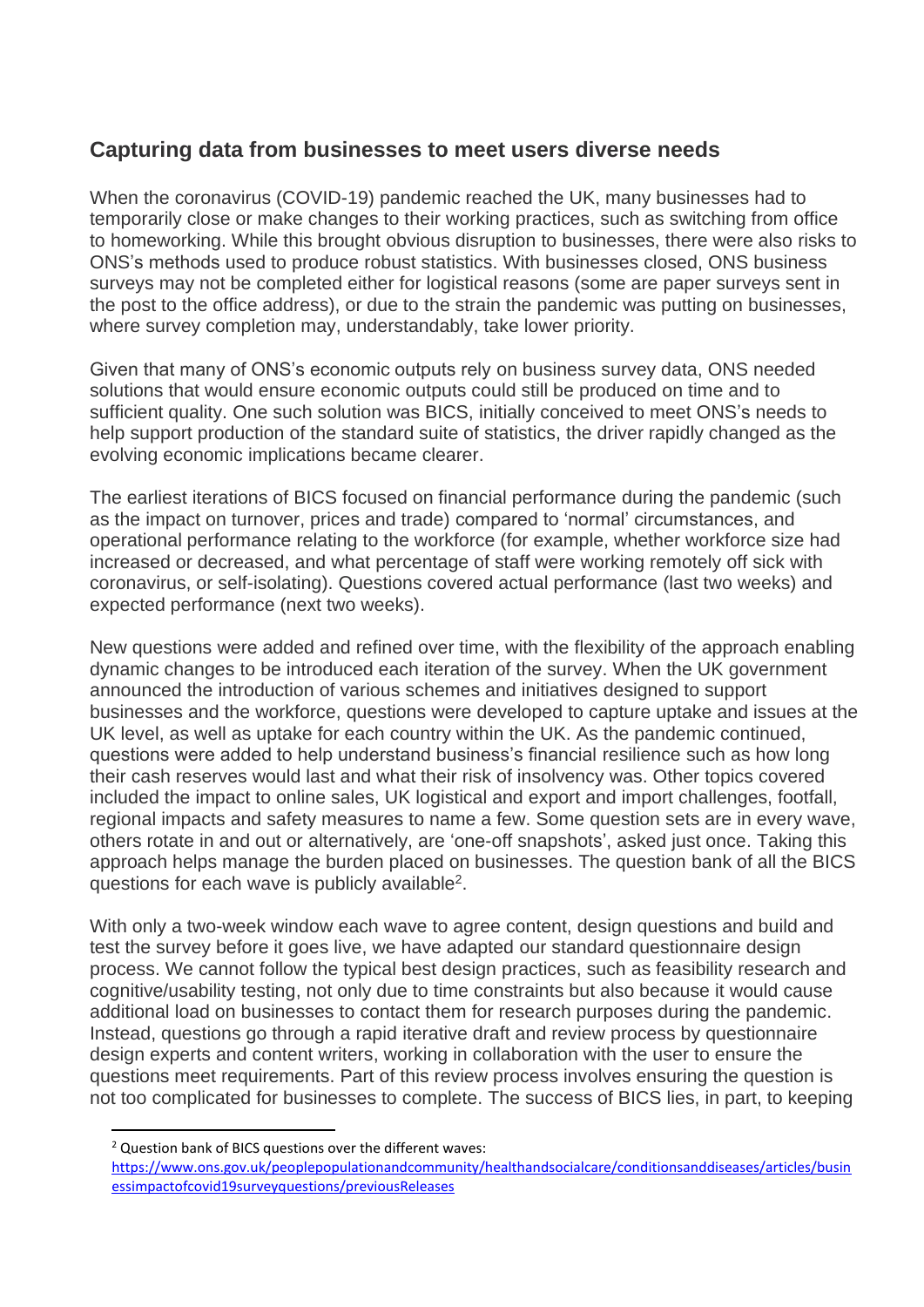questions simple. Rather than asking for detailed financial data we use categorical response options, sometimes in the form of data ranges, so that businesses can select the most appropriate answer from a list. An example of this approach is the turnover question below, where businesses could select one of the possible options listed that most reflected their turnover in the two week period.

In the last two weeks, how has the coronavirus (COVID-19) pandemic affected your business's turnover, compared to what is normally expected for this time of year?

- Turnover has increased by more than 50%
- Turnover has increased between 20% and 50%
- Turnover has increased by up to 20%
- Turnover has decreased by up to 20%
- Turnover has decreased between 20% and 50%
- Turnover has decreased by more than 50%
- Not sure, and

Keeping questions simple is key to minimising respondent burden. Other steps we take to reduce burden include the use of a 'not sure' option. Standard questionnaire design practices would avoid overuse of a 'not sure' (or similar) option where possible. However for BICS, it is important that businesses can complete the questionnaire with relative ease. Having this response option gives the responder the opportunity to, in essence, skip a question that they do not know the answer to. This prevents getting 'stuck' and means the responder can continue through to the end of the questionnaire. Routing is used so that businesses only see questions that are relevant. For example, if a business has paused or permanently ceased trading, they do not get asked information about their turnover.

BICS does include some free text boxes, such as: "*Let us know anything else that you think may help us understand your business's current situation*". While this makes analysis difficult it does give businesses the opportunity to tell their own story without being constrained by fixed answers. Given this unprecedented situation, gathering individual narratives is beneficial, should businesses wish to provide it. Yorke et. al (2020) describes how the BICS textual questions have changed overtime to capture diverse user needs<sup>3</sup>, where a summary of the conclusions of this analysis can be found in Detailed outputs to support policy section of this paper.

Questionnaire and question quality (which contributes to the overall output quality) is ensured through various means including the iterative review process, the monitoring of analytics and by reacting to any themes from comments boxes, telephone calls or emails from businesses. Questions are changed promptly should an issue arise.

The BICS questionnaire has shown itself to be sustainable over time. This survey will therefore continue at least for the short to medium term, continually adapting to the everchanging economic picture. Table 1 captures how some of the key variable questions have evolved overtime for the different waves.

<sup>&</sup>lt;sup>3</sup> Coronavirus and the experiences of UK businesses, textual analysis: March 2020 to June 2020: [https://www.ons.gov.uk/businessindustryandtrade/business/businessservices/articles/coronavirusandtheexperiences](https://www.ons.gov.uk/businessindustryandtrade/business/businessservices/articles/coronavirusandtheexperiencesofukbusinessestextualanalysis/march2020tojuly2020) [ofukbusinessestextualanalysis/march2020tojuly2020](https://www.ons.gov.uk/businessindustryandtrade/business/businessservices/articles/coronavirusandtheexperiencesofukbusinessestextualanalysis/march2020tojuly2020)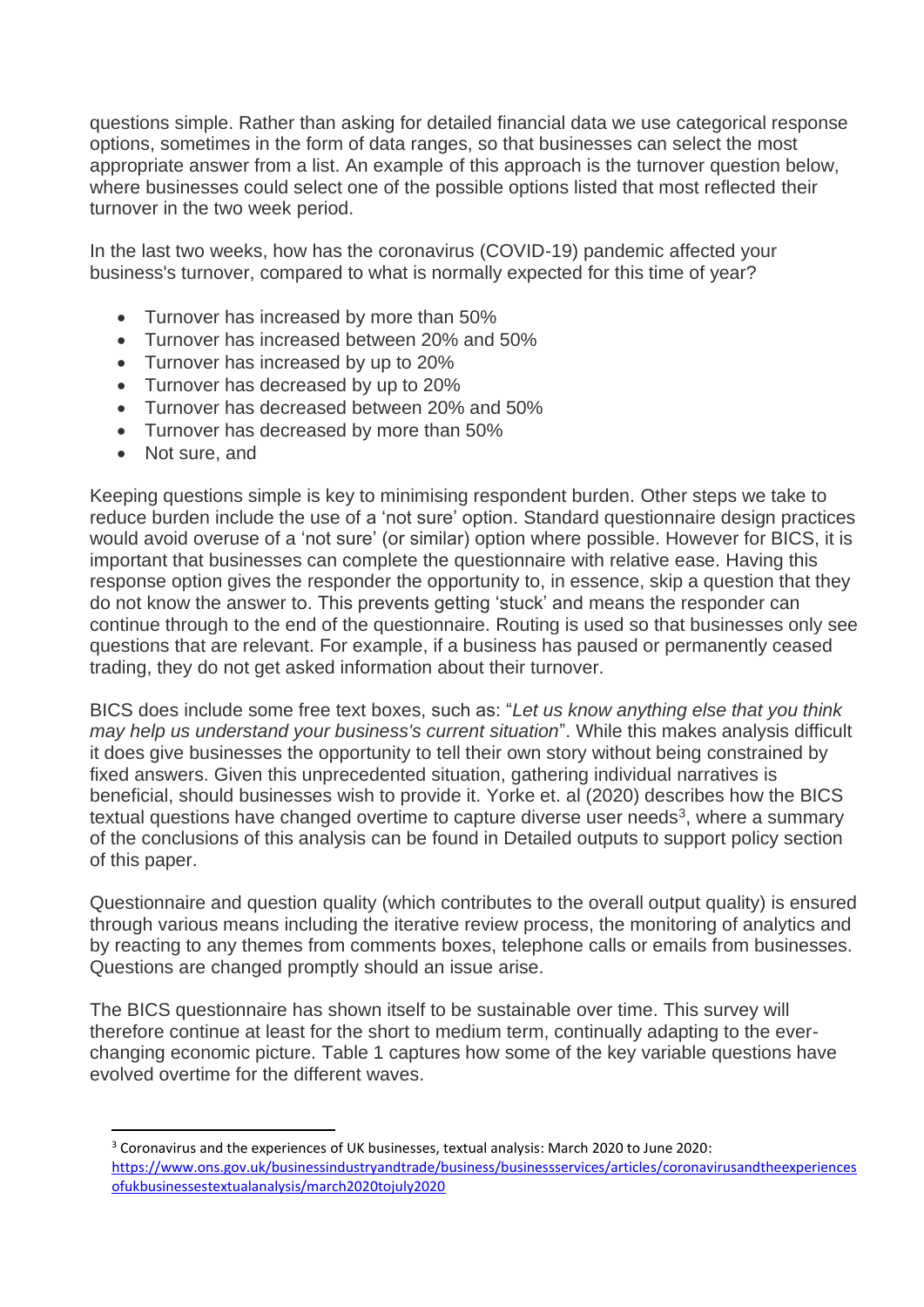**Table 1. A sample of BICS questions, from Waves 1 to 15, to show how questions were adapted through the pandemic to meet emerging policy needs**

m.

| <b>SECTION</b>                                                      | <b>INTRODUCED</b><br><b>IN WAVE</b> | <b>ORIGINAL QUESTION(S)</b>                                                                                                                                                                                                                                                                      | <b>UPDATED QUESTION</b>                                                                                                                                                                                          | <b>UPDATED</b><br><b>IN WAVE</b> |
|---------------------------------------------------------------------|-------------------------------------|--------------------------------------------------------------------------------------------------------------------------------------------------------------------------------------------------------------------------------------------------------------------------------------------------|------------------------------------------------------------------------------------------------------------------------------------------------------------------------------------------------------------------|----------------------------------|
| <b>FINANCIAL</b><br><b>PERFORMANCE OF</b><br><b>YOUR BUSINESSES</b> | Wave 1                              | Was the business's financial<br>performance outside of normal<br>expectations in the last two<br>weeks?<br>Was the business's turnover<br>within its normal range in the<br>last two weeks?<br>In what way was your<br>business's turnover outside its<br>normal range in the last two<br>weeks? | In the last two weeks, how has the<br>coronavirus (COVID-19) pandemic<br>affected your business's turnover,<br>compared to what is normally<br>expected for this time of year                                    | Wave 6                           |
| <b>EXPORTS/IMPORTS</b>                                              | Wave 1                              | Has the business's<br>exporting/importing of goods or<br>services been affected by the<br>coronavirus (COVID-19)<br>outbreak in the last two weeks?                                                                                                                                              | Routing updated to reflect those<br>businesses only exporting or<br>importing.                                                                                                                                   | Wave 4                           |
| <b>ACCESS TO GOODS</b><br><b>AND MATERIALS</b>                      | Wave 1                              | Was the business able to get<br>the materials, goods or<br>services it needed from within<br>the UK in the last two weeks?                                                                                                                                                                       |                                                                                                                                                                                                                  |                                  |
| <b>PRICES OF GOODS</b><br><b>AND MATERIALS</b><br>(BOUGHT OR SOLD)  | Wave 1                              | How did the prices of materials,<br>goods or services needed by<br>the business change in the last<br>two weeks, compared with<br>normal price fluctuations?<br>Did the business have to<br>change the prices of your<br>goods or services that were<br>sold in the last two weeks?              | How did the prices of goods or<br>services sold by your business<br>change in the last two weeks,<br>compared with normal<br>fluctuations?                                                                       | Wave 2                           |
| <b>GOVERNMENT</b><br><b>SCHEMES</b>                                 | Wave 2                              | Which of the following<br>initiatives is your business<br>interested in using, if any?                                                                                                                                                                                                           | Updates in Wave 3 included<br>whether businesses applied and if<br>they received funding for schemes<br>or initiatives. Wave 5 updates<br>included different devolved<br>governments schemes.                    | Wave 3 & 5                       |
| <b>WORKFORCE</b>                                                    | Wave 2                              | In the last two weeks, roughly<br>what proportion of your<br>business's workforce was<br>working in the following ways?                                                                                                                                                                          | The options in the previous<br>questions were combined to one.<br>Additional questions were added<br>to ask if staff had returned from<br>furlough in the last two weeks or<br>were planning to bring staff back | Wave 6                           |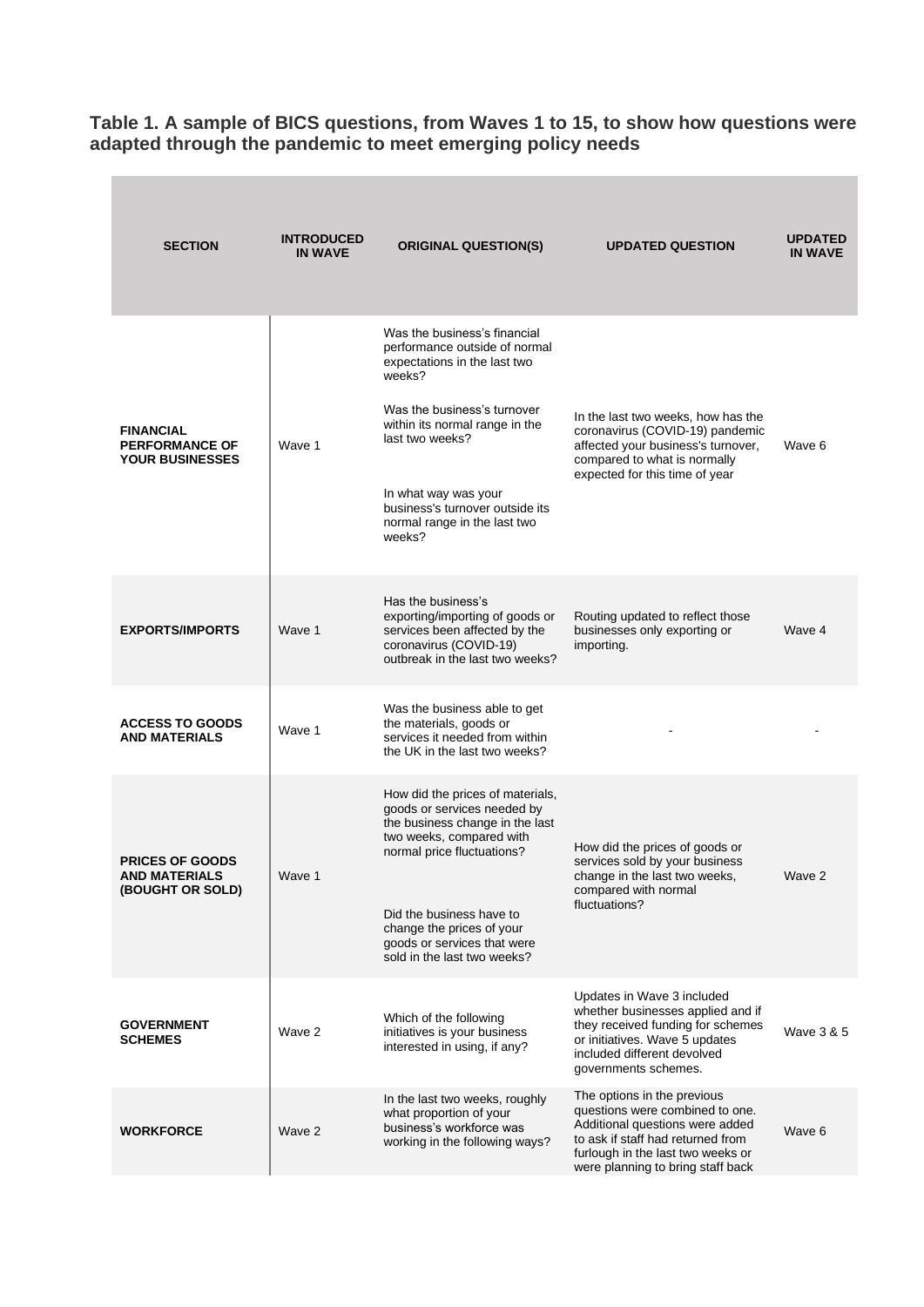|              |        | the last two weeks, roughly<br>what proportion of your<br>business's workforce was<br>furloughed, off sick due to<br>coronavirus or made<br>redundant? | after being furloughed, in the next<br>two weeks. |
|--------------|--------|--------------------------------------------------------------------------------------------------------------------------------------------------------|---------------------------------------------------|
| <b>OTHER</b> | Wave 1 | Let us know anything else that<br>you think may help us<br>understand your business's<br>current situation                                             |                                                   |

Notes:

• This table only provides a sample of the questions over the waves. To see a full set of questions please use question bank of all the BICS questions from the different waves<sup>4</sup>.

Source: Office for National Statistics – Business Impact of Coronavirus (COVID-19) Survey

### **Detailed outputs to support policy**

BICS was designed to give an indication of the impact of the coronavirus (COVID-19) on businesses and a timelier estimate than other ONS monthly or quarterly surveys. It has allowed for many different streams of analysis including: longitudinal data analysis following business responses over the weeks; linking to other data sources to provide additional insights into businesses during the pandemic such as the labour market; and to help validate other ONS business surveys and provide supplementary evidence.

In May 2020, an article was published that looked closely at how a panel of businesses' responses had been affected in the two-week reference period for chosen variables: turnover, workforce and trade over the time periods from Waves 2 to 5<sup>5</sup>, this corresponded to dates 23 March to 5 April 2020 (Wave 2) through to 4 to 17 May 2020 (Wave 5). This analysis was updated further: [Insights of the Business Impact of Coronavirus \(COVID-19\)](https://www.ons.gov.uk/businessindustryandtrade/business/businessservices/articles/insightsofthebusinessimpactofcoronaviruscovid19survey/23marchto5aprilwave2to1to14junewave72020)  [Survey: 23 March to 5 April \(Wave 2\) to 1 to 14 June \(Wave 7\) 2020.](https://www.ons.gov.uk/businessindustryandtrade/business/businessservices/articles/insightsofthebusinessimpactofcoronaviruscovid19survey/23marchto5aprilwave2to1to14junewave72020)

<sup>4</sup> Question bank of BICS questions over the different waves:

[https://www.ons.gov.uk/peoplepopulationandcommunity/healthandsocialcare/conditionsanddiseases/articles/busin](https://www.ons.gov.uk/peoplepopulationandcommunity/healthandsocialcare/conditionsanddiseases/articles/businessimpactofcovid19surveyquestions/previousReleases) [essimpactofcovid19surveyquestions/previousReleases](https://www.ons.gov.uk/peoplepopulationandcommunity/healthandsocialcare/conditionsanddiseases/articles/businessimpactofcovid19surveyquestions/previousReleases)

<sup>5</sup> Business impact of coronavirus, analysis over time, UK: Waves 2 to 5 panel:

[https://www.ons.gov.uk/businessindustryandtrade/business/businessservices/articles/businessimpactofcoronavirusa](https://www.ons.gov.uk/businessindustryandtrade/business/businessservices/articles/businessimpactofcoronavirusanalysisovertimeuk/waves2to5panel) [nalysisovertimeuk/waves2to5panel](https://www.ons.gov.uk/businessindustryandtrade/business/businessservices/articles/businessimpactofcoronavirusanalysisovertimeuk/waves2to5panel)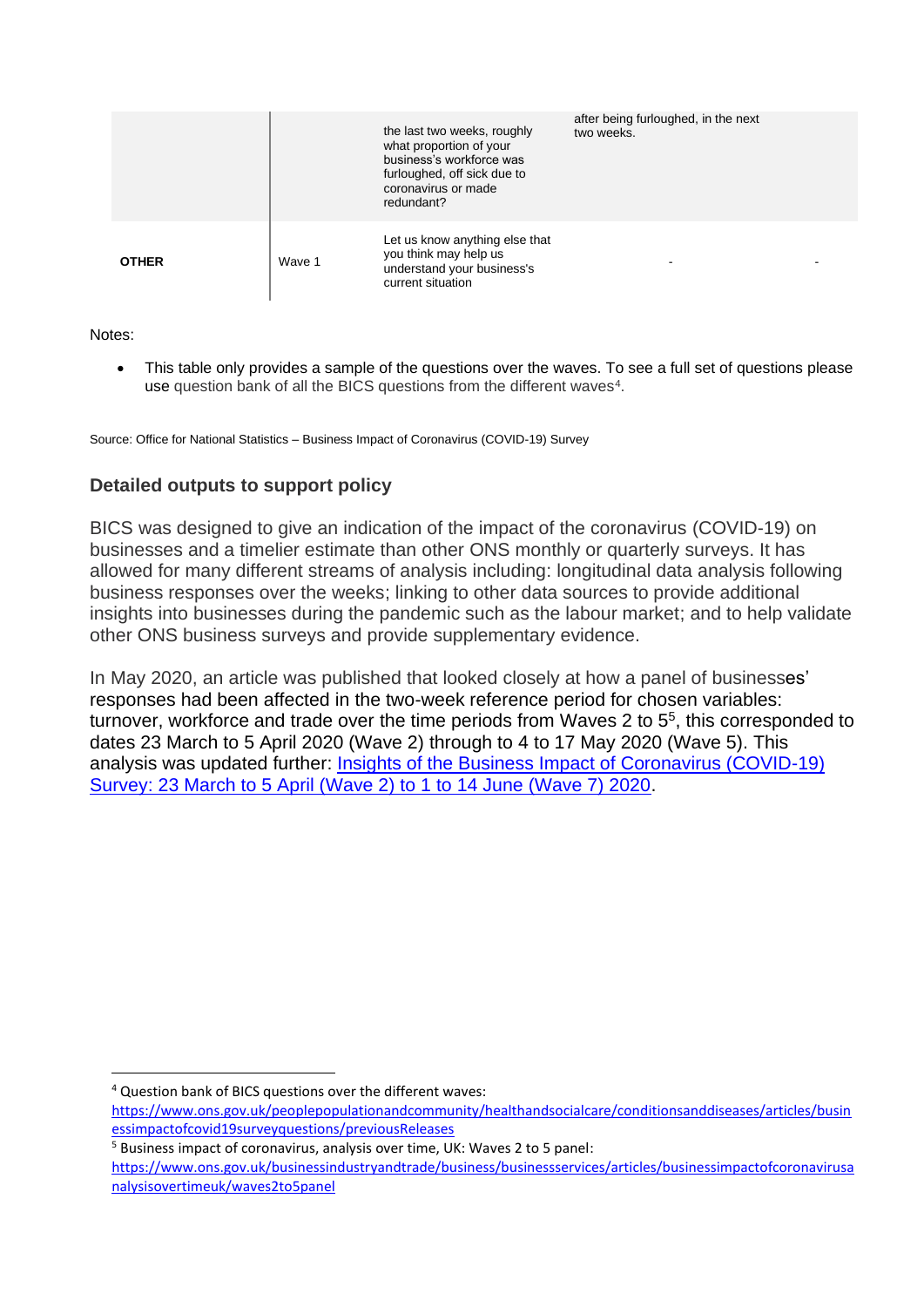### **Figure 2: A net 49 percentage points (ppt) of these businesses who were trading reported turnover was a little lower than normal in Wave 7, down from 51 ppt from Wave 2**

| From Wave:<br>2                                                                           | To Wave:                                                                                  |
|-------------------------------------------------------------------------------------------|-------------------------------------------------------------------------------------------|
| Turnover was substantially higher than normal<br>Turnover was a little higher than normal | Turnover was substantially higher than normal<br>Turnover was a little higher than normal |
| Turnover has not been affected                                                            | Turnover has not been affected                                                            |
| Turnover was a little lower than normal                                                   | Turnover was a little lower than normal                                                   |
| Turnover was substantially lower than normal                                              | Turnover was substantially lower than normal                                              |
| Not sure                                                                                  | Not sure                                                                                  |

Notes:

- 1. Final results of Waves 2 to 7 of the Office for National Statistics' (ONS) Business Impact of Coronavirus  $(COVID-19)$  Survey (BICS) panel.  $(n = 1,096)$ .
- 2. The flows in the Sankey Diagram show the number of businesses who responded to each option for each Wave combination. A business could have responded with any of the other options when nonadjacent waves are selected.

Source: Office for National Statistics – Business Impact of Coronavirus (COVID-19) Survey

As well as looking at the same responding businesses over time, analysis has been undertaken to look into the textual responses of each questionnaire, which provided further insights on individual business experiences over the course of the pandemic so far. This analysis summarised the most commonly cited words that businesses responded with, in the context of popular phrases, and establishes how these have changed in frequency over time to gain insight into qualitative messages behind the BICS responses<sup>6</sup>. The conclusions

<sup>6</sup> Coronavirus and the experiences of UK businesses, textual analysis: March 2020 to June 2020: [https://www.ons.gov.uk/businessindustryandtrade/business/businessservices/articles/coronavirusandtheexperiences](https://www.ons.gov.uk/businessindustryandtrade/business/businessservices/articles/coronavirusandtheexperiencesofukbusinessestextualanalysis/march2020tojuly2020) [ofukbusinessestextualanalysis/march2020tojuly2020](https://www.ons.gov.uk/businessindustryandtrade/business/businessservices/articles/coronavirusandtheexperiencesofukbusinessestextualanalysis/march2020tojuly2020)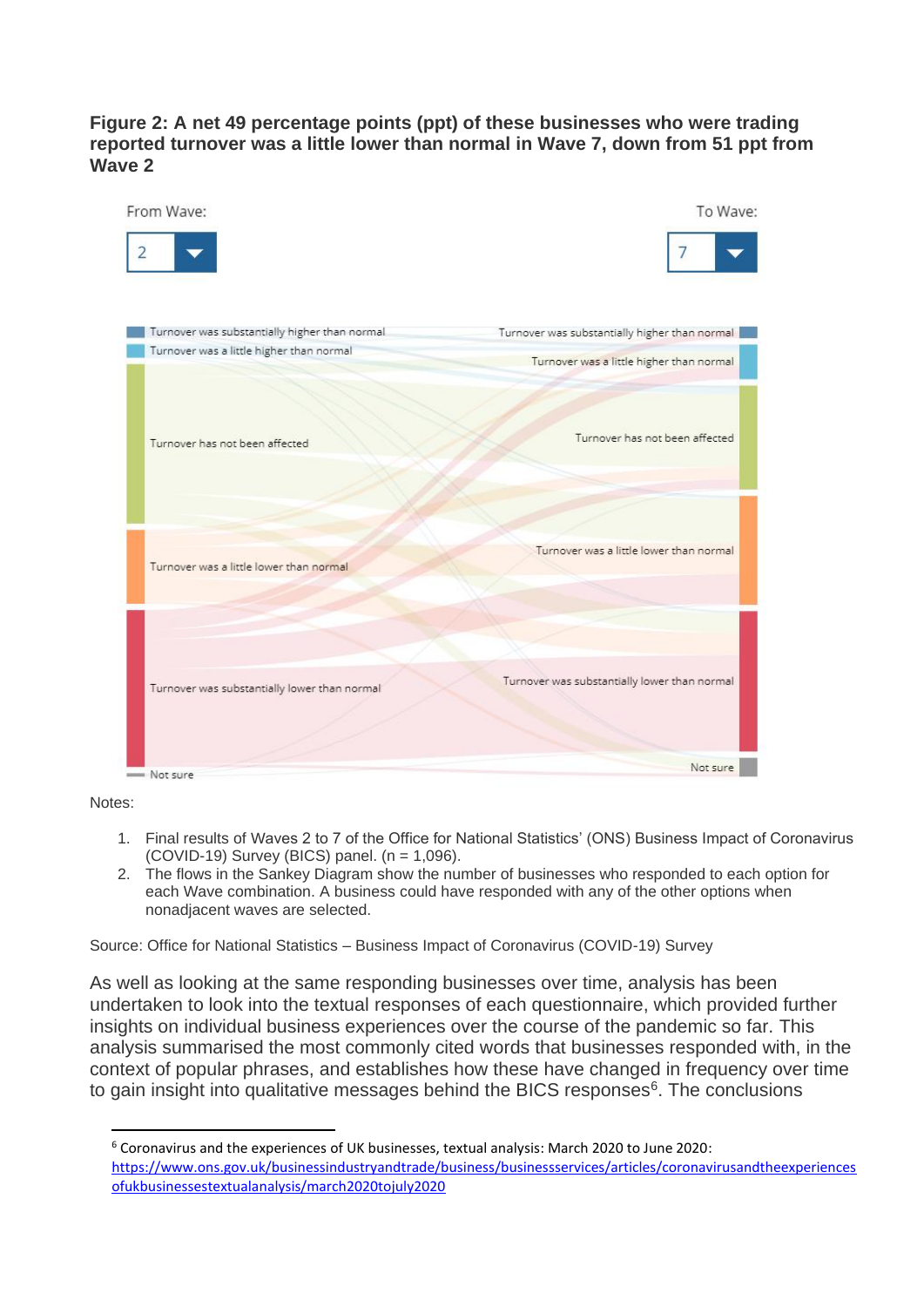drawn from this article included the continued reference to supply and customer demand across questions, and waves. This emphasises the impact that disruption to procurement supply chains has on consumption and demand and reiterates the impact that closure of businesses, reduced supply and businesses cashflow has had as a consequence of Coronavirus (COVID-19).

The workforce data, from Wave 2 onwards, have been used within the Labour Market area of ONS to produce the first estimates of the impact of Coronavirus (COVID-19) on the workforce, meeting an immediate need for up-to-date information. The results from BICS were apportioned by workforce size. To derive numbers and proportions of employees in those businesses, the employment recorded for each reporting unit on the Inter-Departmental Business Register (IDBR) was used. The apportionment of workforce methodology used for these data does not currently involve grossing to make a UK-wide estimation; therefore, the findings should not be treated as representative of the UK workforce<sup>7</sup>. The same apportionment method has since been used in all workforce results for all subsequent waves, to provide a timely and responsive best estimate of businesses workforce situations to feed into policy impact discussions.

The BICS outputs have been compared to alternative data-sources, such as administrative records from the UK's tax office; HM Revenue and Customs (HMRC). With the BICS proportion of the UK workforce furloughed being widely used by stakeholders and users, the data was compared to the separately derived figures published by HMRC. An article comparing the BICS furlough estimates to HMRC figures at both an industry and regional level was published $8$  which discussed the similarities and differences between the two sets of figures. In general, the HMRC administrative data source are cumulative in nature, whereas BICS figures provide a snapshot of the number furloughed at any one time.

### **Value to users and policy makers**

The UK's Office for Statistics Regulation (OSR) endorsed the BICS approach at an early state<sup>9</sup>, noting that it would prove invaluable to decision-makers. Additionally, further public good is likely to be delivered through the use of the data by a wide range of organisations and the general public in measuring some of the economic and societal impacts of the pandemic in close-to real-time. ONS utilises a micro-data approach through a Secure Research Service<sup>10</sup> where academics and accredited institutions can work on the confidentialised BICS data from all the waves. This has allowed detailed policy questions, specific to user needs, to be addressed in a secure research environment.

<sup>7</sup> Furloughing of workers across UK businesses: 23 March 2020 to 5 April 2020:

[https://www.ons.gov.uk/employmentandlabourmarket/peopleinwork/employmentandemployeetypes/articles/furlou](https://www.ons.gov.uk/employmentandlabourmarket/peopleinwork/employmentandemployeetypes/articles/furloughingofworkersacrossukbusinesses/23march2020to5april2020) [ghingofworkersacrossukbusinesses/23march2020to5april2020](https://www.ons.gov.uk/employmentandlabourmarket/peopleinwork/employmentandemployeetypes/articles/furloughingofworkersacrossukbusinesses/23march2020to5april2020) <sup>8</sup> Comparison of furloughed jobs data: May to July 2020:

[https://www.ons.gov.uk/businessindustryandtrade/business/businessservices/articles/comparisonoffurloughedjobsd](https://www.ons.gov.uk/businessindustryandtrade/business/businessservices/articles/comparisonoffurloughedjobsdata/latest) [ata/latest](https://www.ons.gov.uk/businessindustryandtrade/business/businessservices/articles/comparisonoffurloughedjobsdata/latest)

<sup>&</sup>lt;sup>9</sup> "This is ground-breaking and remarkable work" April 2020,

[https://osr.statisticsauthority.gov.uk/correspondence/rapid-review-of-coronavirus-the-uk-economy-and-society](https://osr.statisticsauthority.gov.uk/correspondence/rapid-review-of-coronavirus-the-uk-economy-and-society-faster-indicators/)[faster-indicators/](https://osr.statisticsauthority.gov.uk/correspondence/rapid-review-of-coronavirus-the-uk-economy-and-society-faster-indicators/)

<sup>10</sup> <https://www.ons.gov.uk/aboutus/whatwedo/statistics/requestingstatistics/approvedresearcherscheme>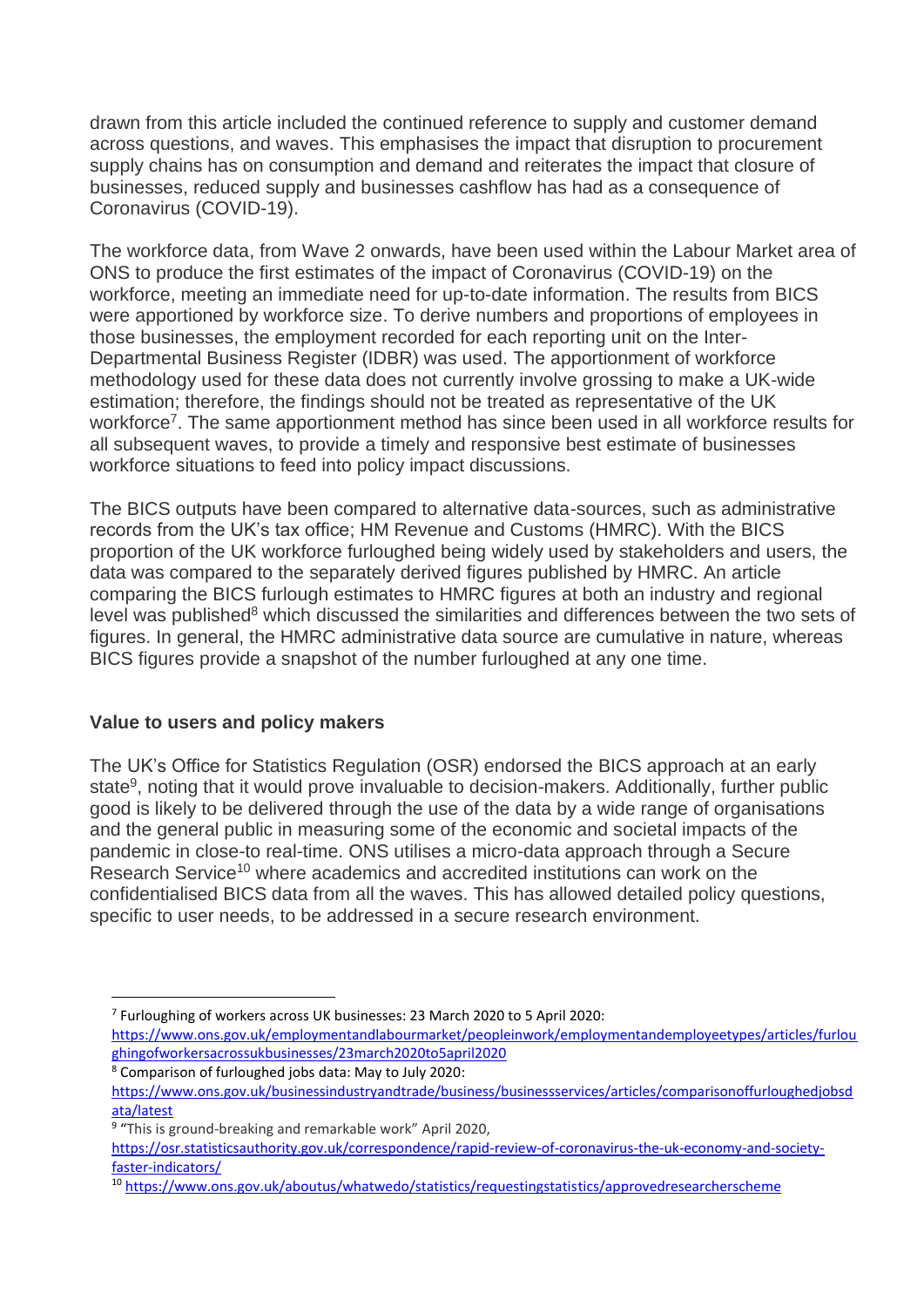The BICS results and outputs have received wide coverage, from organisations such as the Bank of England (BoE), Office for Budget Responsibility (OBR) and National Institute of Economic and Social Research (NEISR). Coverage also extends to the news and media, where BICS is quoted on a regular basis. The Times quoted: *"The ONS survey of almost 24,000 businesses revealed that 12 per cent of employees remain on furlough, underlining the extent to which the job retention scheme continues to prop up the economy."<sup>11</sup>*

While extensive user consultation about the questionnaire topics was not initially possible due to early time constraints, over the course of the different waves of BICS, ONS worked closely with policy and analytical leads in government departments to help identify priority topics for new waves of the BICS. These have included conversations and user requirements from:

- Treasury Department (HMT)
- Department for Business, Energy and Industry Strategy (BEIS)
- Department for International Trade (DIT)
- Tax Department (HMRC)
- Devolved Administrations (Northern Ireland, Scotland, Wales)
- Competition and Markets Authority
- Bank of England (BoE)

Within ONS, the production areas have worked closely across the organisation to align the development, production and analysis needs. To ensure relevance and consistency of outputs, new corporate groups were created to help coordinate COVID-19 related outputs, this included a dedicated: Outputs Group, Analysis Group, which had strong links through to a central COVID-19 Rapid Response team. This helped user needs to be coordinated and responsive.

BICS has been used by a variety of monthly and quarterly outputs produced by ONS, particularly in the quality assurance stage and assessing impacts between the fortnightly datasets and the monthly outputs. The published fortnightly results of BICS are broken down by industry, workforce size and region to incorporate all user's needs. For example, the Index of Production and Index of Services output teams have used BICS turnover results to support their results in a detailed monthly GDP related release "Coronavirus and the impact on output in the UK economy" bulletin<sup>12</sup>.

The Construction focused output team have used the BICS workforce proportions to illustrate the evidence of increasing activity in the construction industry in their monthly bulletins<sup>13</sup>. They showed how the construction sector had one of the largest proportions of the workforce working remotely or at their normal place of work, at 75.5%, and returning from furlough at 20.5%, when apportioned by employment size in Wave 8.

 $11$  The Times: One in eight still on furlough as Rishi Sunak's jobs scheme draws to end:

[https://www.thetimes.co.uk/article/one-in-eight-still-on-furlough-as-rishi-sunaks-jobs-scheme-draws-to-end](https://www.thetimes.co.uk/article/one-in-eight-still-on-furlough-as-rishi-sunaks-jobs-scheme-draws-to-end-mncjnsb6p)mncinsb6p

<sup>12</sup> <https://www.ons.gov.uk/releases/coronavirusandtheimpactonoutputintheukeconomyjune2020> 13

[https://www.ons.gov.uk/businessindustryandtrade/constructionindustry/bulletins/constructionoutputingreatbritain/j](https://www.ons.gov.uk/businessindustryandtrade/constructionindustry/bulletins/constructionoutputingreatbritain/june2020newordersandconstructionoutputpriceindicesapriltojune2020) [une2020newordersandconstructionoutputpriceindicesapriltojune2020](https://www.ons.gov.uk/businessindustryandtrade/constructionindustry/bulletins/constructionoutputingreatbritain/june2020newordersandconstructionoutputpriceindicesapriltojune2020)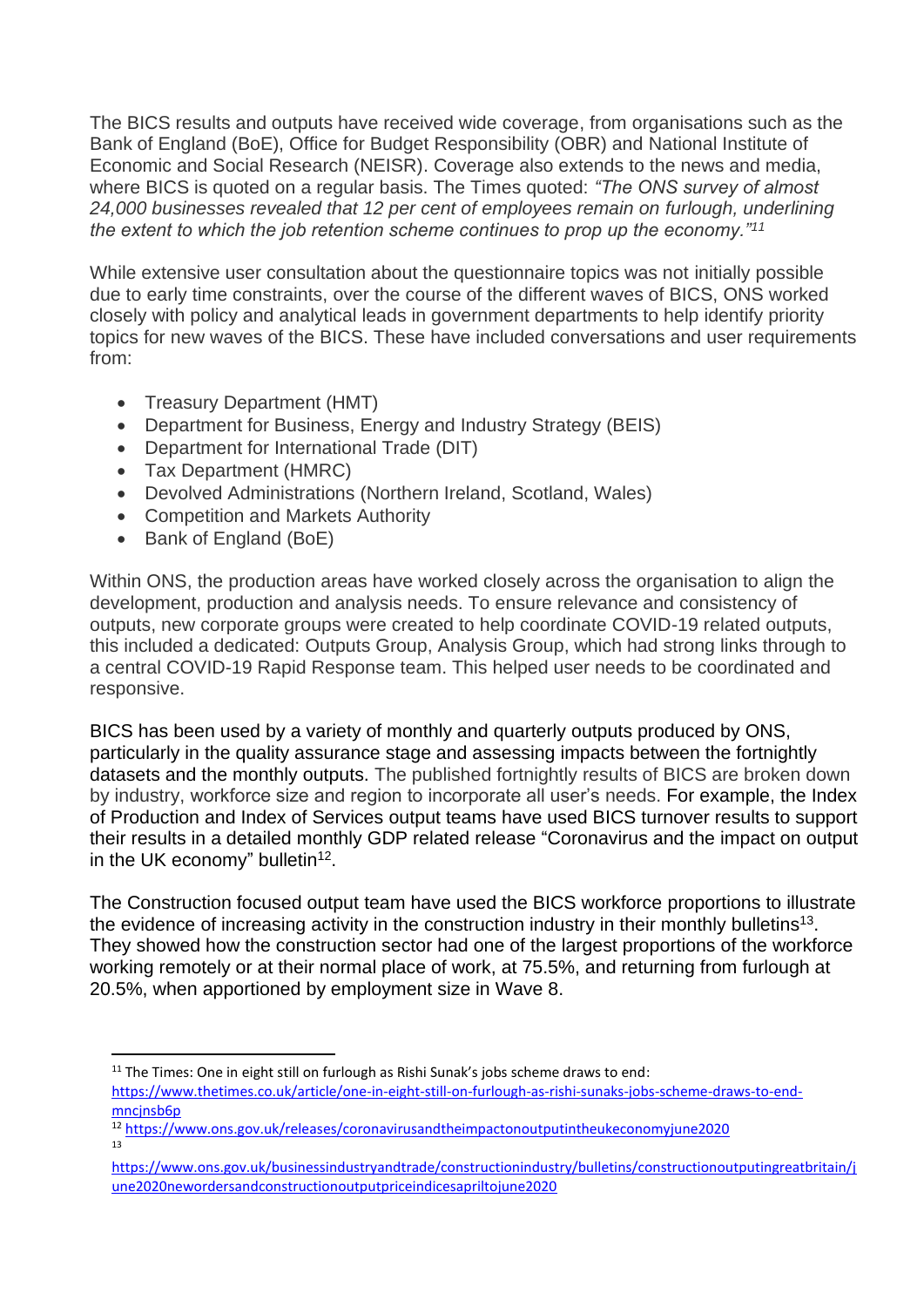Other monthly publications that quote BICS results, have included monthly Retail Sales<sup>14</sup> (RSI). An extract from a recent statistical publication illustrates how a subset of BICS data can be used to highlight the impact on sections of the economy.

Figure 3: Example of using fortnightly BICS data (Wave 10) with a monthly output (Retail Sales)

# **Feedback from the Business Impact of Coronavirus** Survey suggested that many retail businesses were trading in the period that the survey was live - 27 July to 9 August 2020

Wave 10 of the Business Impact of Coronavirus (COVID-19) Survey, UK, survey was live for data collection from 27 July to 9 August 2020

- Paused trading and does not intend to restart in the next two weeks
- Paused trading but intends to restart in the next two weeks
- Started trading within the last two weeks after a pause in trading
- Currently trading and has been for more than the last two weeks



## Source: Office for National Statistics - Monthly Business Survey - Retail **Sales Inquiry**

Results have also been used in quarterly outputs. The Stocks and Capital Expenditure team have requested the inclusion of questions on Stock and Capital Expenditure to support their analysis on the impact of COIVD-19 on their outputs.

The development of the trade questions has been requested by the Department for Transport (DfT) and the Trade division within the ONS. Addition of new questions for trade have meant they can include results from these questions in their upcoming quarterly outputs.

<sup>14</sup> <https://www.ons.gov.uk/businessindustryandtrade/retailindustry/bulletins/retailsales/july2020>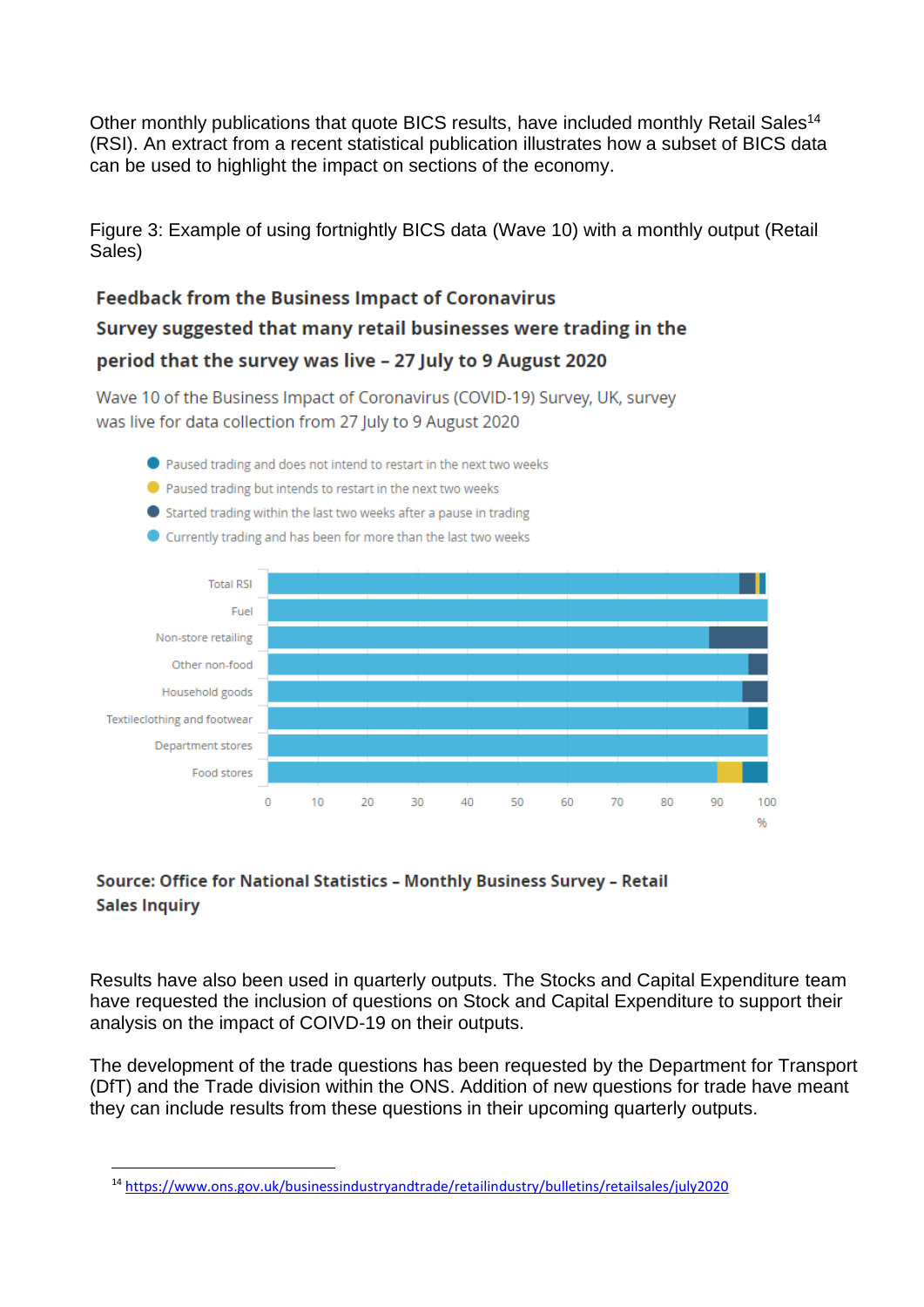With several internal and external stakeholders using BICS results, comparing the trends seen in the BICS results with other usual measures/estimates published by ONS, provides insight into the reliability of the impacts reported by businesses.

Figure 4 shows how the trends from the responding businesses in BICS are also seen to be broadly reflect the published UK monthly GDP estimates, where BICS is published much earlier than the official monthly GDP estimate. The BICS calculation is based on a net balance approach, using the published BICS data for the turnover variable. Early indications show that this indicator from BICS provides a timely indictor of the impact of COVID-19 is having on businesses, and broad direction of the underlying published monthly GDP indicator.

BICS also corroborates the official picture of which industries have been most adversely impacted by the effects of voluntary and involuntary social distancing, providing a timelier insight into how the economy is evolving.

### **Figure 4. Fortnightly turnover estimates from BICS broadly reflect the published UK monthly GDP estimates**

*Net turnover balances of businesses currently trading against gross domestic product (GDP) monthly estimates, UK, 1 February to 4 October 2020*



Notes:

- 1. Final unweighted results, Wave 1 to Wave 6, and final weighted results, Wave 7 to Wave 15, of the Office for National Statistics (ONS) Business Impact of Coronavirus (COVID-19) Survey (BICS).
- 2. Weighted net balances have been calculated from Wave 7 onwards only. The sample redesign in Wave 7 improves our coverage for the small sized businesses, allowing for weighted results to be truly reflective of all businesses.
- 3. Monthly GDP publications can be found [here.](http://www.ons.gov.uk/economy/grossdomesticproductgdp/bulletins/gdpmonthlyestimateuk/latest)
- 4. Net balances have been calculated by subtracting the weighted by turnover number of businesses who have reported a decrease in turnover from the weighted by turnover number of businesses with an increase in turnover, all divided by the total weighted number of businesses currently trading for that wave.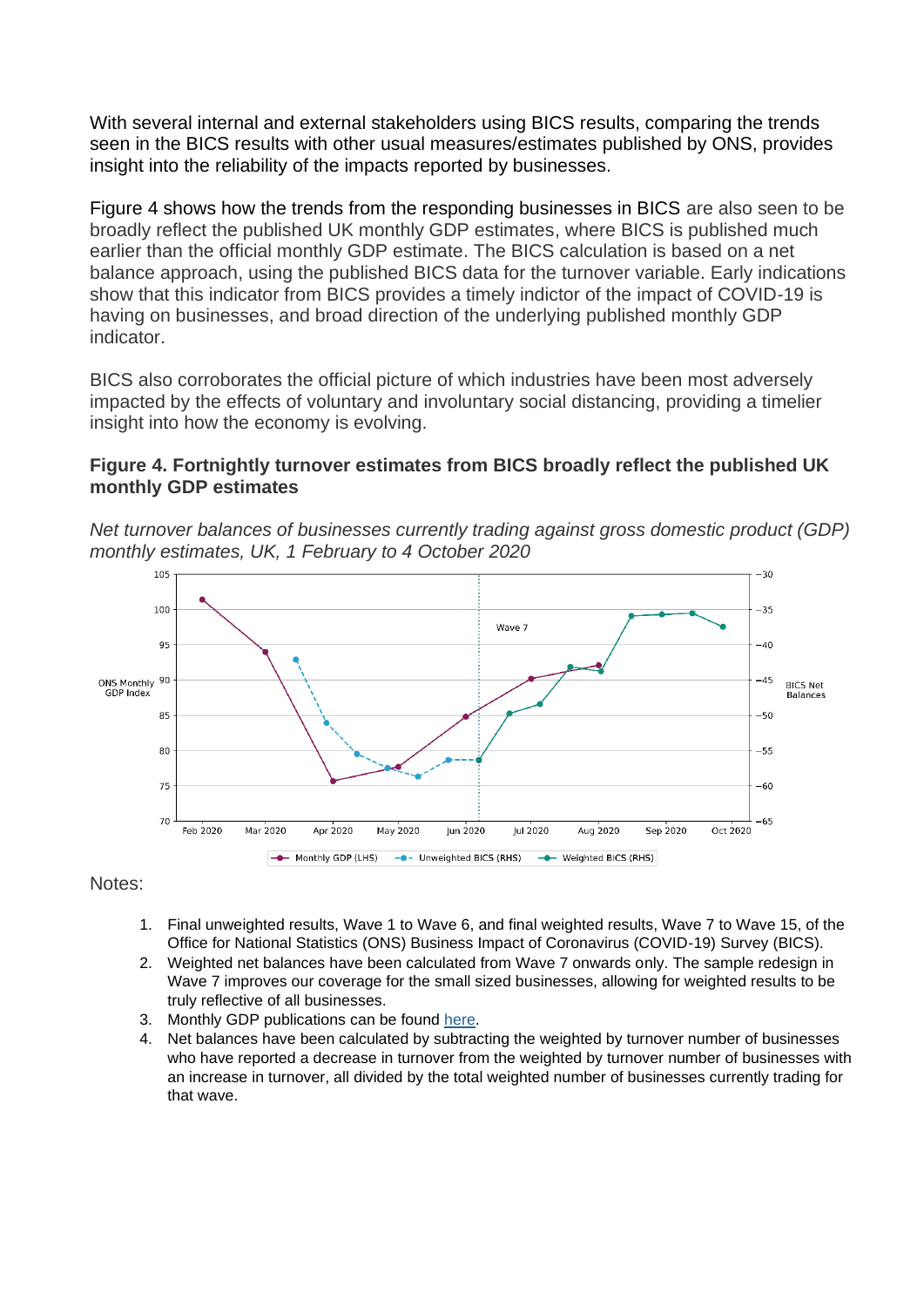## **Emerging data needs**

Timely business surveys are crucial to measuring the economy in times of rapid change. We explore the potential for further development in this area and consider what future requirements may need to be met for a similar business opinion survey.

So far, all published results have been based on responding businesses only, and due to the voluntary nature of the survey, comparison across waves must be treated with caution. The need for weighted results has been more critical to provide an estimate of how all businesses have been impacted from the start of the pandemic to date. With weighted results, comparison across waves is now feasible, showing how different times during the pandemic have affected different industries and different sized businesses. ONS published an article into the insight of weighted BICS results on September 14, 2020<sup>15</sup>. Initial published results showed weighting by turnover or employment has minimal difference, whilst weighting by count of business has the most significant difference, to the previous unweighted published results.

From Wave 13 onwards, publications have now included weighted results (with imputation), with a back series from Wave 7 to the current wave for the top three variables:

- Trading status
- Financial performance
- Workforce arrangements (furlough)

Up until September 2020, BICS had not published any results on businesses responses to the expectations questions. After reviewing the results to the turnover expectation questions to actual business responses in the following Wave in a recent article<sup>16</sup>, BICS will investigate publishing a regular update of comparing business expectations to actual responses. This will help understand how businesses are expecting to recover as the wider economic conditions continue to change.

A recent ONS user consultation in August 2020 sought detailed user feedback to understand future requirements. With responses from over 20 separate users, including UK government departments, Devolved Administrations, and local government, the strong messages for emerging data needs that came through were:

- maintain the survey at 2-weekly intervals at least in the short to medium term. This would help inform policy needs as the economic conditions continue to change.
- continue with publication of a detailed bulletin and accompanying dataset which captures all the breakdowns for the different variables by size-band of business and regional data.
- use the BICS approach to help measure the impact of other events, such as the UK exiting the European Union.

<sup>&</sup>lt;sup>15</sup> Business Impact of Coronavirus (COVID-19) Survey: preliminary weighted results: [https://www.ons.gov.uk/businessindustryandtrade/business/businessservices/articles/businessimpactofcoronavirusc](https://www.ons.gov.uk/businessindustryandtrade/business/businessservices/articles/businessimpactofcoronaviruscovid19survey/preliminaryweightedresults) [ovid19survey/preliminaryweightedresults](https://www.ons.gov.uk/businessindustryandtrade/business/businessservices/articles/businessimpactofcoronaviruscovid19survey/preliminaryweightedresults)

<sup>&</sup>lt;sup>16</sup> Business Impact of Coronavirus (COVID-19) Survey, expectation responses over time, UK: 1 June to 23 August 2020 (Waves 6 to 11):

[https://www.ons.gov.uk/businessindustryandtrade/business/businessservices/articles/businessimpactofcoronavirusc](https://www.ons.gov.uk/businessindustryandtrade/business/businessservices/articles/businessimpactofcoronaviruscovid19surveyexpectationresponsesovertimeuk/1juneto23august2020waves6to11) [ovid19surveyexpectationresponsesovertimeuk/1juneto23august2020waves6to11](https://www.ons.gov.uk/businessindustryandtrade/business/businessservices/articles/businessimpactofcoronaviruscovid19surveyexpectationresponsesovertimeuk/1juneto23august2020waves6to11)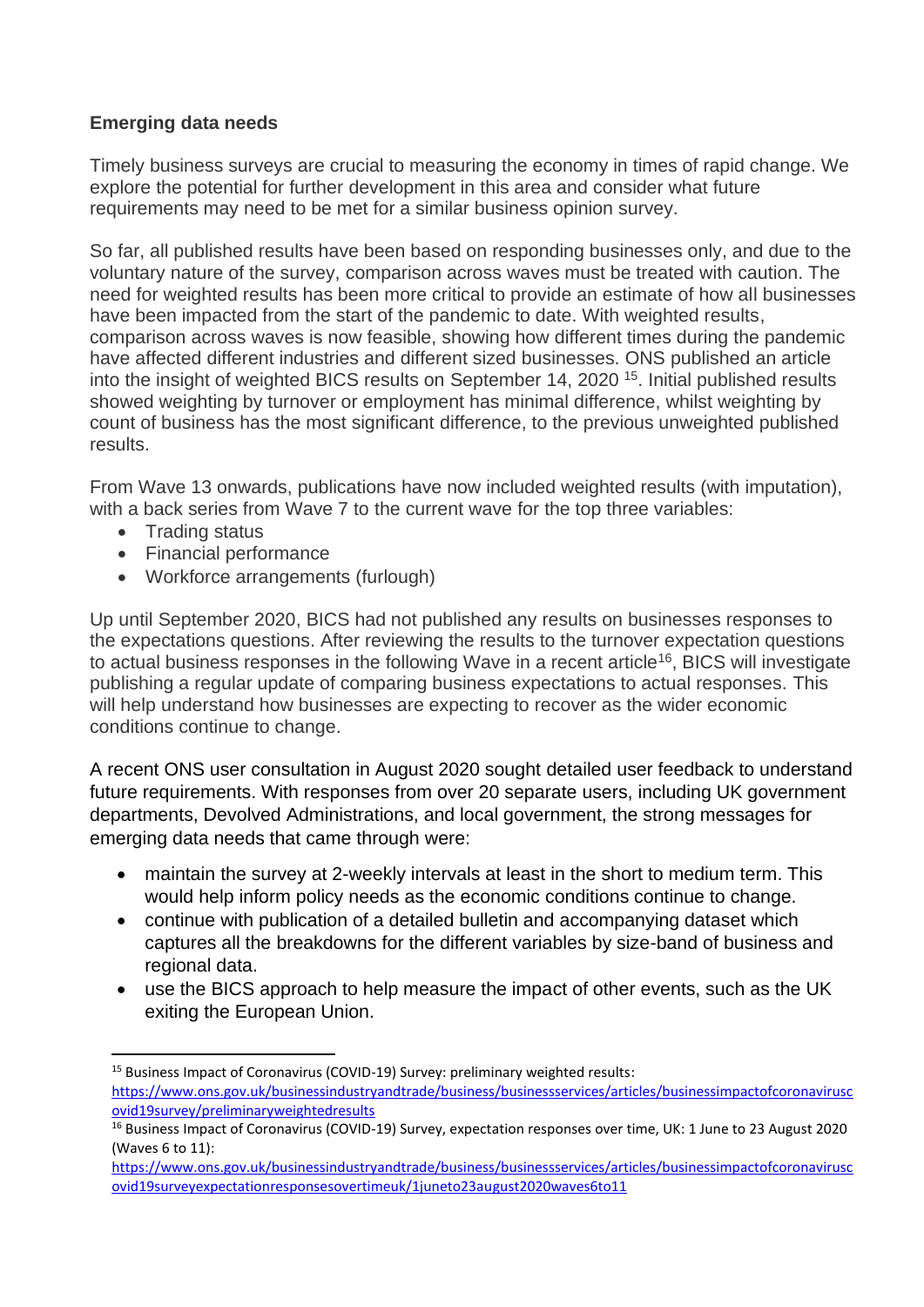- understanding the viability of businesses moving forward, such as redundancies and adjustments to operating model
- produce further regional analysis to help monitor local lockdowns

## **Conclusion**

The use of rapid business surveys clearly helps meet user needs, and policy demands, particularly in a time of unprecedented change to the economy. Having a flexible approach to questionnaire development and development has enabled changing requirements to be met in a way that is responsive and timely.

The UK's Business Impact of Coronavirus survey has provided business led evidence to support both the regular on-going traditional monthly and quarterly statistical outputs in a quality assurance capacity, but also enabled more timely estimates of economic activity so as to form part of the evidence base for high pressure policy decisions.

The future approach is that BICS will continue but likely to be an opinions based business survey, so policy needs can continue to be met in a rapid and flexible way for a wide range of topics.

### **References**

Yorke, H., Edwards, L., McLaren, C.H., and Gough, J., August 2020, "Coronavirus and the experiences of UK businesses, textual analysis: March 2020 to July 2020", Office for National Statistics, link:

[https://www.ons.gov.uk/businessindustryandtrade/business/businessservices/articles/corona](https://www.ons.gov.uk/businessindustryandtrade/business/businessservices/articles/coronavirusandtheexperiencesofukbusinessestextualanalysis/march2020tojuly2020) [virusandtheexperiencesofukbusinessestextualanalysis/march2020tojuly2020](https://www.ons.gov.uk/businessindustryandtrade/business/businessservices/articles/coronavirusandtheexperiencesofukbusinessestextualanalysis/march2020tojuly2020)

Hopson, E., Dey-Chowdhury, S., McLaren, C.H., and Gough, J., June 2020, "Business impact of coronavirus, analysis over time, UK: Waves 2 to 5 panel", Office for National Statistics, link:

[https://www.ons.gov.uk/businessindustryandtrade/business/businessservices/articles/busines](https://www.ons.gov.uk/businessindustryandtrade/business/businessservices/articles/businessimpactofcoronavirusanalysisovertimeuk/waves2to5panel) [simpactofcoronavirusanalysisovertimeuk/waves2to5panel](https://www.ons.gov.uk/businessindustryandtrade/business/businessservices/articles/businessimpactofcoronavirusanalysisovertimeuk/waves2to5panel)

Hopson, E., Dey-Chowdhury, S., McLaren, C.H., and Gough, J., August 2020, "Insights of the Business Impact of Coronavirus (COVID-19) Survey: 23 March to 5 April (Wave 2) to 1 to 14 June (Wave 7) 2020", Office for National Statistics, link:

[https://www.ons.gov.uk/businessindustryandtrade/business/businessservices/articles/insights](https://www.ons.gov.uk/businessindustryandtrade/business/businessservices/articles/insightsofthebusinessimpactofcoronaviruscovid19survey/23marchto5aprilwave2to1to14junewave72020) [ofthebusinessimpactofcoronaviruscovid19survey/23marchto5aprilwave2to1to14junewave720](https://www.ons.gov.uk/businessindustryandtrade/business/businessservices/articles/insightsofthebusinessimpactofcoronaviruscovid19survey/23marchto5aprilwave2to1to14junewave72020) [20](https://www.ons.gov.uk/businessindustryandtrade/business/businessservices/articles/insightsofthebusinessimpactofcoronaviruscovid19survey/23marchto5aprilwave2to1to14junewave72020)

Hopson, E., and Farias Arias, F., August 2020, "Business Impact of Coronavirus (COVID-19) Survey, expectation responses over time, UK: 1 June to 23 August 2020 (Waves 6 to 11)", Office for National Statistics, link:

[https://www.ons.gov.uk/businessindustryandtrade/business/businessservices/articles/busines](https://www.ons.gov.uk/businessindustryandtrade/business/businessservices/articles/businessimpactofcoronaviruscovid19surveyexpectationresponsesovertimeuk/1juneto23august2020waves6to11) [simpactofcoronaviruscovid19surveyexpectationresponsesovertimeuk/1juneto23august2020w](https://www.ons.gov.uk/businessindustryandtrade/business/businessservices/articles/businessimpactofcoronaviruscovid19surveyexpectationresponsesovertimeuk/1juneto23august2020waves6to11) [aves6to11](https://www.ons.gov.uk/businessindustryandtrade/business/businessservices/articles/businessimpactofcoronaviruscovid19surveyexpectationresponsesovertimeuk/1juneto23august2020waves6to11)